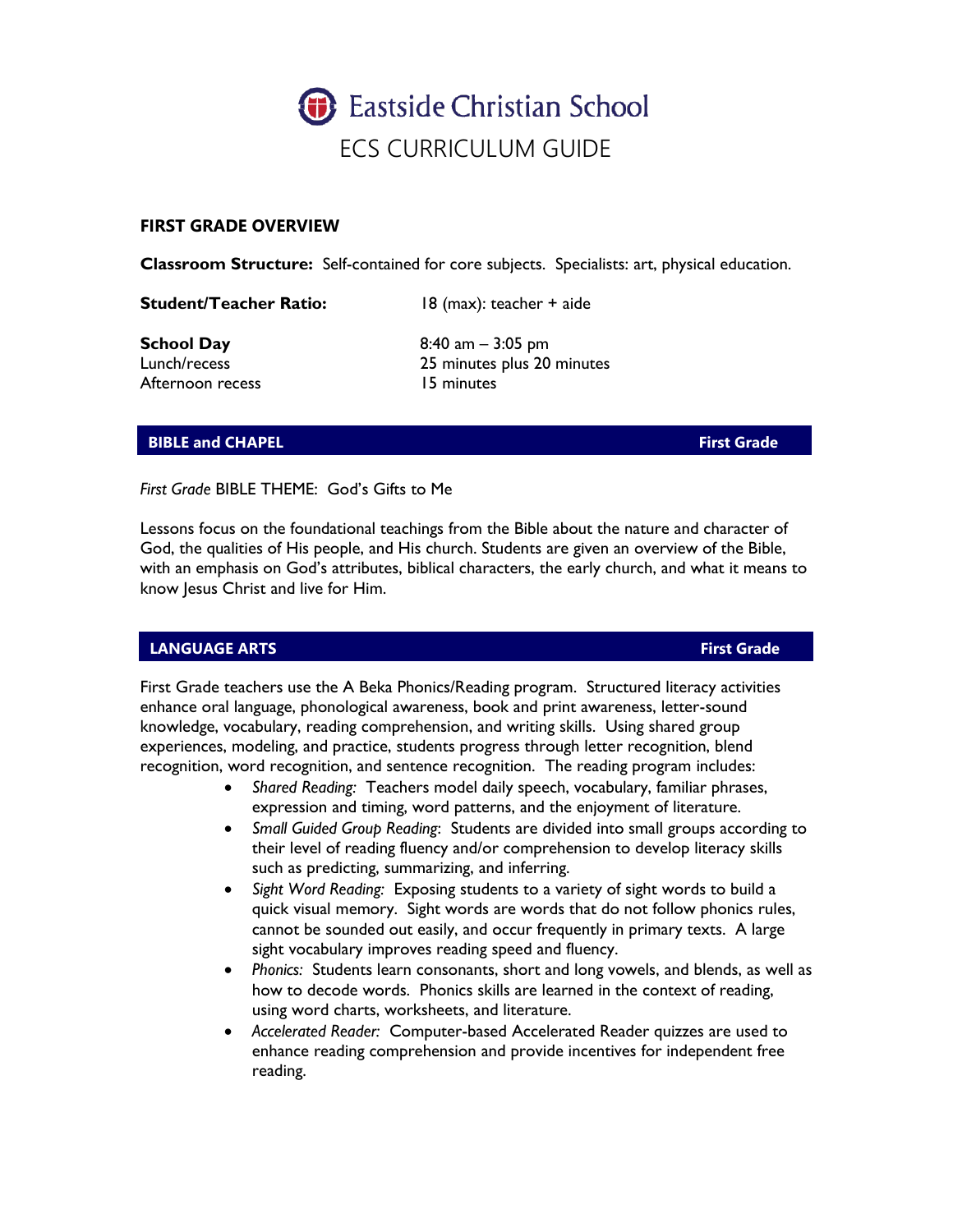• *Independent Reading:* Students are involved in reading developmentally appropriate material (selected by teacher and student).

The ABeka printing program is implemented to continue correct formation of letters (upper/lower case), blends, words, sentences, numbers, and Child's name. Students learn to express themselves in group settings through songs, show and tell, answering a question, making a comment, and poetry.

Children learn to write by writing. Teachers provide frequent opportunities to write through patterned writing, guided writing, lists, letters, and charts. Students develop understanding of the basic writing process (*6+1 Traits of Writing*, *Lucy Calkins*).

**MATH First Grade**

First grade uses Saxon Math, an accelerated math program that presents new learning in increments, with time provided in between for practice. Math concepts are integrated and reinforced throughout the year rather than being taught in isolated units.

New objectives, or increments, are introduced through group activities using materials, engaging discussions, and work in cooperative groups. Each lesson includes in-class guided practice and independent homework, plus a review of previously introduced concepts.

Children participate in a daily activity called The Meeting where they practice skills related to the calendar, counting, patterning, temperature, graphing, time, money, place value, fact families, problem solving, and mental computation. Strategies are presented to help children learn number facts. Children practice facts orally and by using manipulatives, fact cards and fact sheets. Automatic fact recall is expected by the end of second grade.

- Early Number Activities
- Operations and Simple Equations
- Story Problem Strategies
- Basic Ten-Structured Concepts
- Fractions, Circle Graphs, Clocks
- Money and 2-Digit Addition
- Analyzing Story Problems
- **Measurement**

### **SOCIAL STUDIES/SCIENCE First Grade**

First grade teachers use the ABeka *Social Studies: My America and My World* and ACSI's *Purposeful Design Level One* for science.Formal investigations are complemented by a variety of field trip opportunities.

Students learn and investigate the following subjects:

### **Social Studies**: *My America & My World*

• My America is Beautiful: USA map, National Parks, National Landmarks